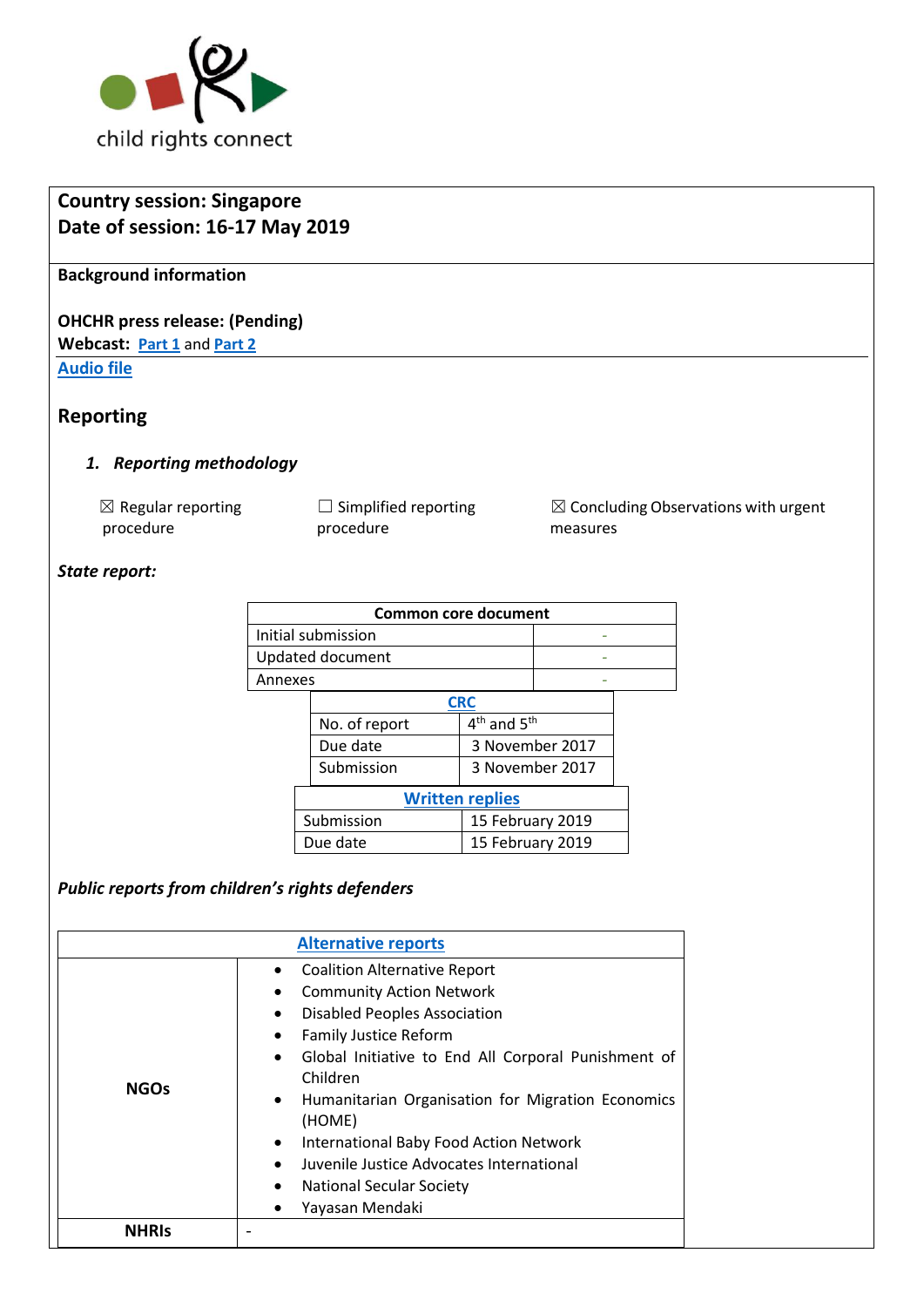

#### Additional comments:

#### **State delegation**

The State delegation was quite large and consisted of both high-level representatives and technical staff. The delegation was headed by H.E. Associate Professor Muhammad Faishal Bin Ibrahim Khan Surattee, Senior Parliamentary Secretary, Ministry of Social and Family Development and Ministry of Education; and was composed of representatives of the Ministry of Social and Family Development; the Ministry of Education; the Ministry of Home Affairs; the Ministry of Health; the Ministry of Defence; a representative from the Attorney-General's Chambers and representatives of the Permanent Mission of the Republic of Singapore to the United Nations Office and Other International Organisations at Geneva.

### **Committee's Task Force members**

| Name & Last Name       | Country         |
|------------------------|-----------------|
| <b>Clarence Nelson</b> | Samoa           |
| <b>Renata Winter</b>   | Austria         |
| José Abgel Rodriguez   | Venezuela       |
| <b>Mikko Otami</b>     | Japan           |
| <b>Marshall Harris</b> | <b>Barbados</b> |

#### **Dialogue description**

- i. Character of the dialogue The atmosphere of the dialogue was cooperative and an in-depth discussion took place. The large delegation covered most of the questions asked by the Committee.
- ii. General assessment made by the Committee

The Committee welcomed the big number of programmes established for children, functional organisations and financial assistance accompanying them as well as good laws. However, the Committee recommended that more address should be given to all issues where children and their families would not be asked to perform only but to consider their emotional and psychological needs.

- iii. Main issues discussed:
	- **General measures of implementation:** With regards to the high number of declarations and reservations, the Committee asked if these were still necessary. The State party affirmed that they will not wave them. The delegation responded that it had considered the recommendations of the Committee during the dialogue and although they retained the reservations, these are not static, and the government will continue to look at them. The Committee requested clarifications on how family allocations are granted, being their understanding that allocations are only granted to families with two children and if they have more, they lose the allocation. The delegation explained that there exists no discrimination with regards to the number of children and that the more children a family has, the more financial support it gets.
	- **Freedom of association and expression:** The Committee raised concerns about information of children being afraid to express themselves in particular because of possible defamation lawsuits filed against them. In addition, children seem to need a special permission from the police to publicly assemble. The Committee then asked the delegation about the consequences of such limitations on the development of free thinking and active participation of children in the future. The delegation highlighted that although it recognizes the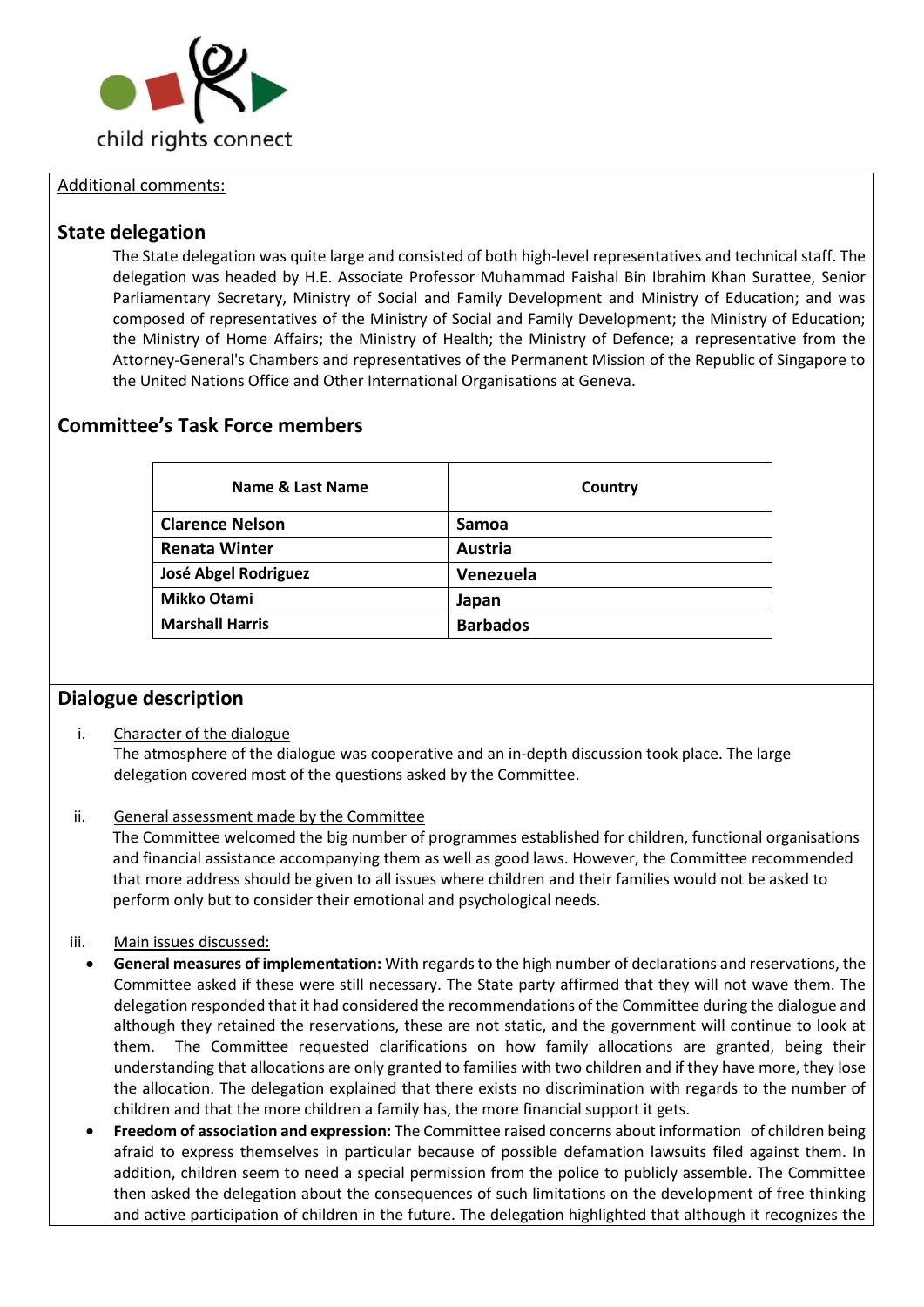

importance of children's freedom of expression, a permit to do a public assembly is required for everyone, including children, to ensure public order.

- **Definition of the child:** The Committee commended the significant but small progress on the raise of the minimum age of criminal responsibility from 7 to 10 years. The Committee asks member States to the CRC to raise the minimum age to 14 years of age.
- **Violence against children:** The Committee questioned the fact that the rate of sexual exploitation cases is very low and asked the reasons that might be behind this. The delegation responded that there is no trend of sexual exploitation cases and that those cases are generally under control and perpetrators seriously punished. The Committee asked explanations on the fact that children aged between 16 and 18 years are still treated as adults in the criminal justice system and may be sentenced to life imprisonment. Moreover, the Committee regretted that corporal punishment is still a reality in Singapore as it is still used in pre-school settings and asked further clarifications. The delegation replied that corporal punishment is not seen as a degradation and is still legal in all settings although only used as a last resort with strict procedures, except in early childhood development centres. The delegation however promised to continue the dialogue with the Committee on this and appreciated its recommendations.
- **Non-discrimination:** The Committee asked questions about equal treatment in law and policies regarding children of unmarried parents and their access to inheritance rights, children with single mothers and their acquisition of nationality, children of LGBTQ parents and their suffering from stigmatization and discrimination, non-citizen children living in Singapore and stateless children. The delegation acknowledged that children born out of wedlock can inherit a part or whole of their mother's estate if the later dies with no legitimate children, the child cannot inherit any part of their father's estate; this being a way of promoting marriage. As to the question on stigmatization of children of LGBT parents in schools and their safety, the delegation replied that the government takes bullying very seriously and the Harassment Act takes it as an offense. The delegation also explained that non-citizen children have access to all public services.
- **Family environment and alternative care:** The Committee found problematic a phenomenon unique to Singapore called "parental stress" or "caregiver fatigue" whereby families can get permits through Court proceedings to get relieved of their responsibilities if there is a problem so that the child is therefore sent to an institution; the Committee asked how the government is planning to prevent a misuse of this channel. The delegation explained that such an order, a "Beyond Parental Control" (BPC) is obtained when the parent cannot take care of their child; the Court ought to see if issuing that order is in the best interest of the child. The government is planning to change the system and require both the parent and the child to go through a programme in which they may reconcile before going through a legal proceeding. The Committee also showed concern on the fact that children in need of care and children in conflict with the law are placed in the same institution.
- **Adoption:** The Committee pointed out that international adoption is endangered by trafficking and that OPSC provides for protection in such situations, hence recommending the State party to consider ratifying OPSC, as well as the 1993 Hague Convention. The delegation responded that Singapore is reviewing its Adoption Laws and practices to better safeguard the welfare of the children adopted. The review will take into account the obligations and practices of the Hague Convention. As to the accession to the Convention, Singapore will do so when time is convenient, reassured the delegation.
- **Education:** The Committee pointed out issues around early school dropout, leisure and culture; it also requested clarity about the fact that if 80% of students with special education needs are in mainstream schools, what was the fate of the remaining 20%. The committee further asked about sex education, if teenagers have access to neutral counselling, including those coming from the LGTBQ community

#### **Recommendations of the Committee**

In its Concluding Observations, the Committee drew attention to the need of urgent measures concerning the following six areas:

• **Definition of the child:** The Committee urges the State party to adopt, without delay, the proposed amendment to the Children and Young Persons Act (CYPA) and that it sets a specific timeline for its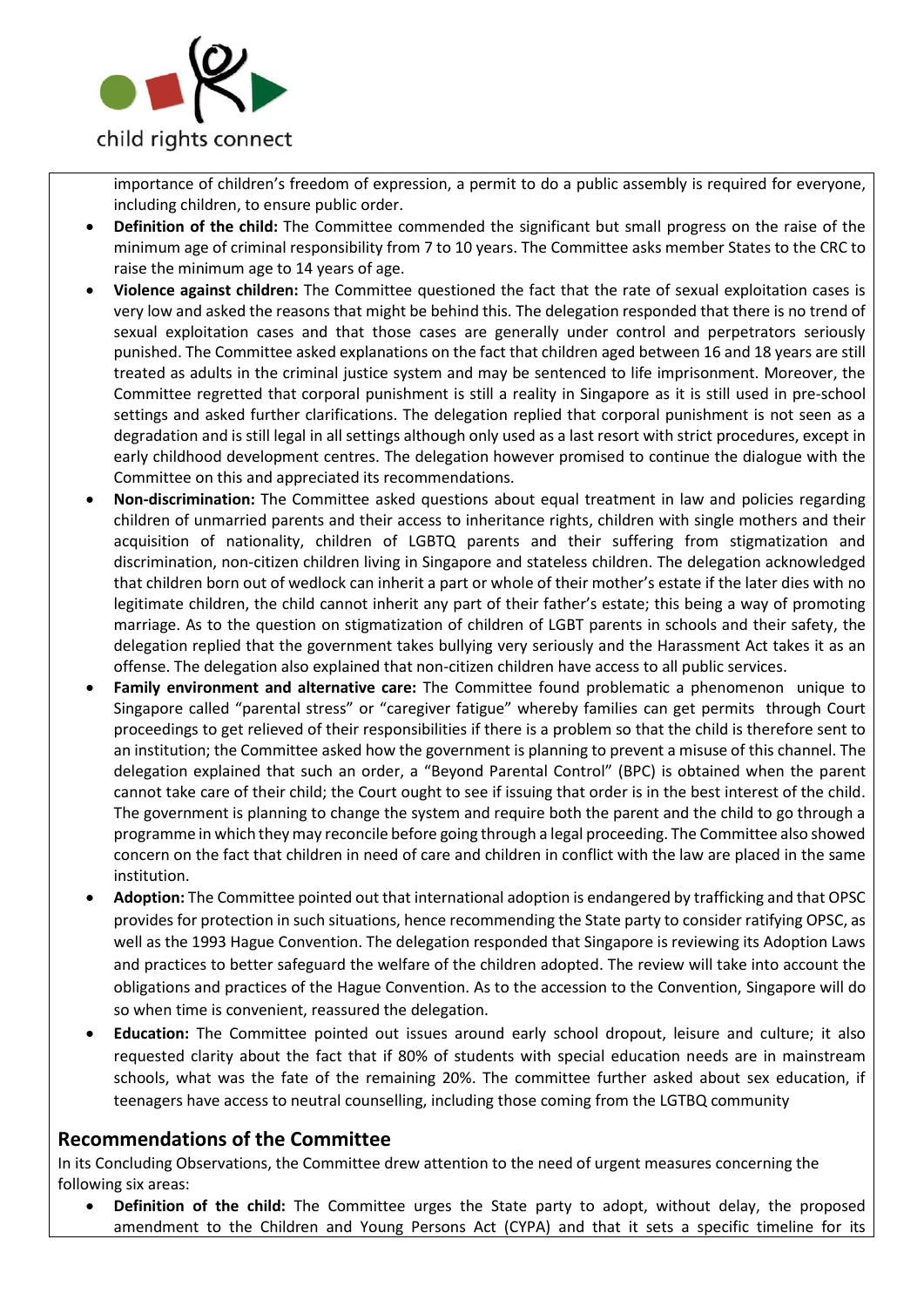

implementation; to remove all exceptions that allows for marriage under the age of 18 years, in particular subsection 96 (5) of the Administration of Muslim Law Act.

- **Non-discrimination:** The Committee urges the State party to adopt a proactive and comprehensive strategy containing specific and well-targeted action, to eliminate discrimination against children in marginalized or vulnerable situations, including children without Singaporean citizenship, girls, children with disabilities, children of ethnic minorities, children of unmarried couples, children of same sex couples and lesbian, gay, bisexual, transgender and intersex children. It also urges Singapore to combat discrimination against lesbian, gay, bisexual, transgender and intersex children, including by decriminalizing consensual same-sex sexual acts, implementing awareness-raising and educational activities for children, families and the public and providing sensitivity training for the relevant professionals including teachers, social workers, personnel of child care institutions and law enforcement officers.
- **Corporal punishment:** While referring to its GC N.8 and N.13, the Committee urges the State party to adopt, without further delay, legislation explicitly and unconditionally prohibiting all forms of corporal punishment of children in all settings; to further strengthen and expand programmes and policies aimed at combating violence against children and to conduct campaigns aimed at raising awareness on the harmful effects of corporal punishment.
- **Children deprived of a family environment:** The Committee urges the State party to take advantage of the current review of the Beyond Parental Control system, and transform it into a social support system ensuring that children are placed in institutions only as a measure of last resort, for the shortest possible period of time; to provide for alternative measures to institutionalization and to ensure that children placed in institutions under the Beyond Parental Control system are kept separate from children in conflict with the law.
- **Education, including vocational training and guidance:** The Committee recommends the State party to review its current system of education and related examinations, with due regard to article 29 and the Committee's GC No. 1 (2001) on the aims of education; to increase its efforts to address the root causes of the resulting inequality in access to higher education; and to ensure that children can realize their right to adequate leisure, cultural and recreational activities, in compliance with article 31 of the Convention.
- **Administration of juvenile justice:** The Committee urges the State party, while referring to it GC N.10 to consider regularly reviewing the Criminal Law with a view to raising the age of criminal responsibility to an internationally accepted standard and give the child the benefit of the doubt, when age is in dispute; to abolish the sentence of life imprisonment of children under the age of 18 and promptly review the files of all prisoners serving a life sentence for crimes committed when under the age of 18, with a view to ensuring early release; to ensure that children currently sentenced to life imprisonment receive education, treatment and care aimed at their release, reintegration and ability to play a constructive role in society; to prohibit and criminalize the use of corporal punishment for child offenders as a sentence and to ensure that pre-trial detention of children is applied only as a measure of last resort.

### **Sustainable Development Goals**

Throughout its Concluding Observations the Committee referred to the following targets:

- 5.6, on ensuring universal access to sexual and reproductive health and reproductive rights
- 8.7, on eradicating forced labour, ending modern slavery and human trafficking and securing the prohibition and elimination of the worst forms of child labour, including recruitment and use of child soldiers.
- 10.3, on ensuring equal opportunity and reducing inequalities of outcome, including by eliminating discriminatory laws, policies and practices and promoting appropriate legislation, policies and action in this regard
- 16.2, on ending abuse, exploitation, trafficking and all forms of violence against and torture of children
- 16.9, on providing legal identity for all, including birth registration